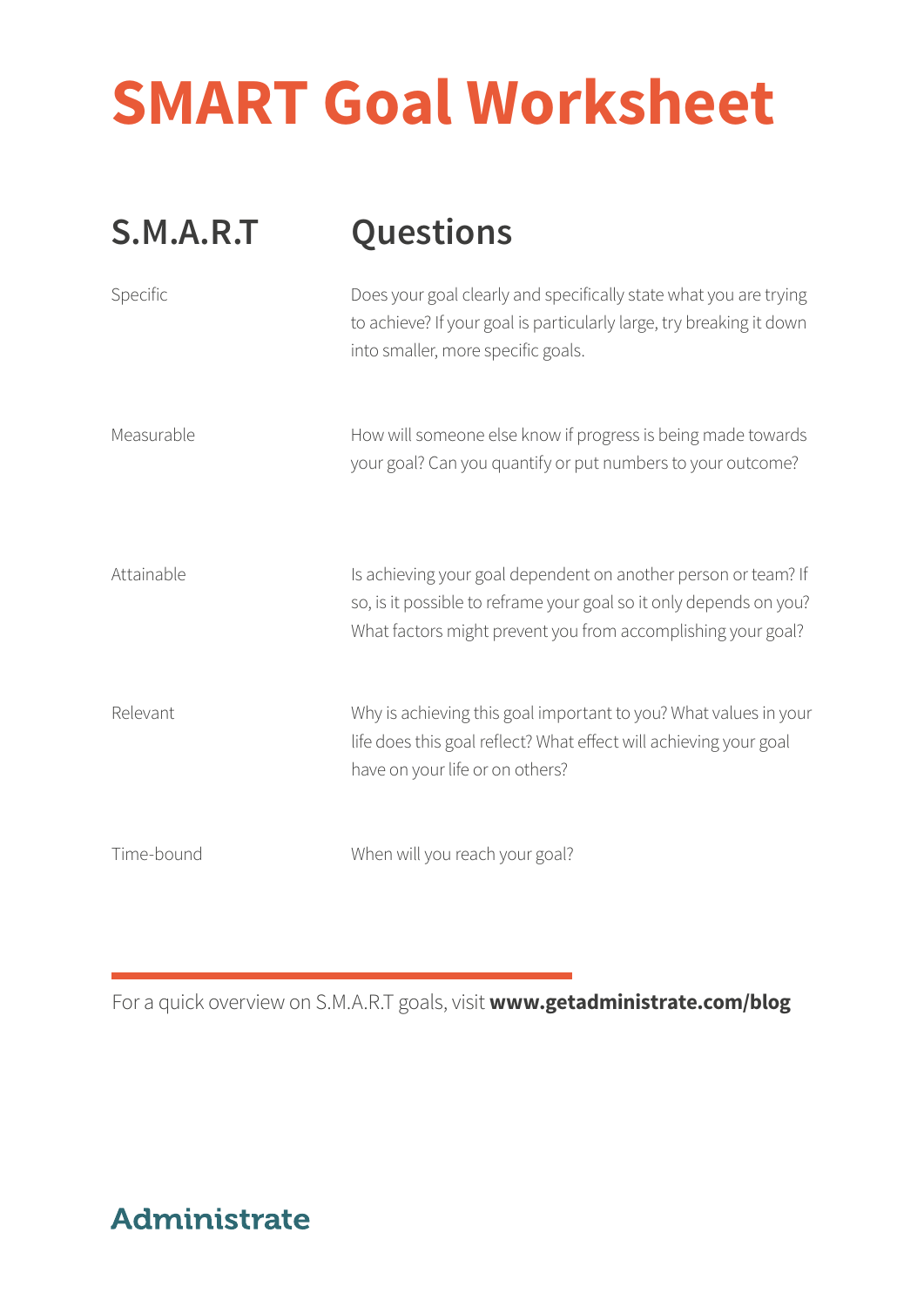# **Goal**

Goal Start Date: <u>\_\_\_\_\_\_\_\_\_\_\_\_\_\_\_\_\_\_\_\_\_\_\_</u>

Goal Completion Date:

Define Your Goal in One Sentence.

The benefits of achieving this goal will be.

# **Verify that your goal is S.M.A.R.T**

### **Specific:**

*What exactly will you accomplish?*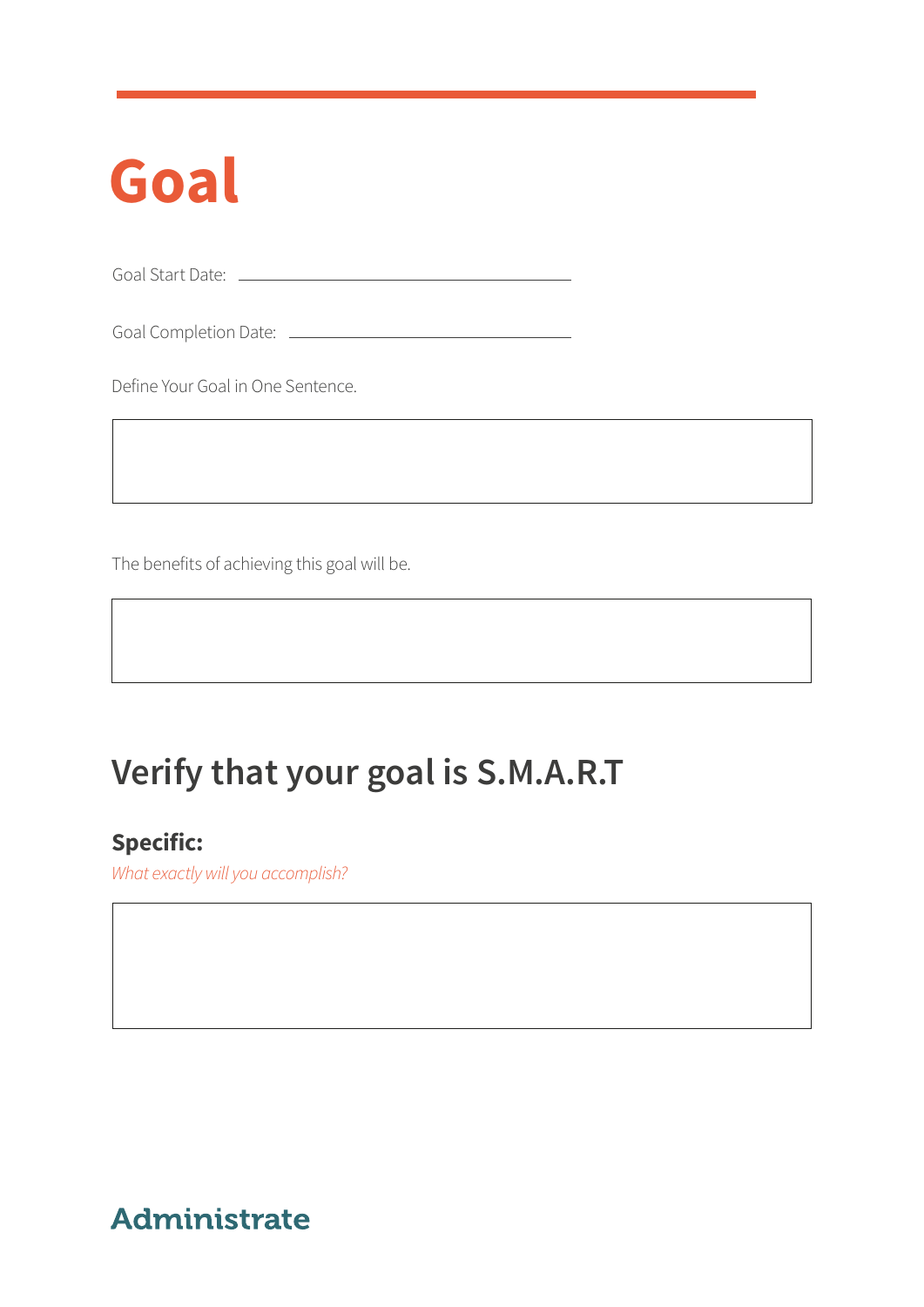### **Measurable:**

*How will someone else know if progress is being made towards your goal?*

### **Attainable:**

*Is achieving your goal dependent on another person or team? If so, is it possible to reframe your goal so it only depends on you?*

### **Relevant:**

*Why is achieving this goal important to you? What values in your life does this goal reflect?*

### **Time-bound:**

*When will you reach your goal?*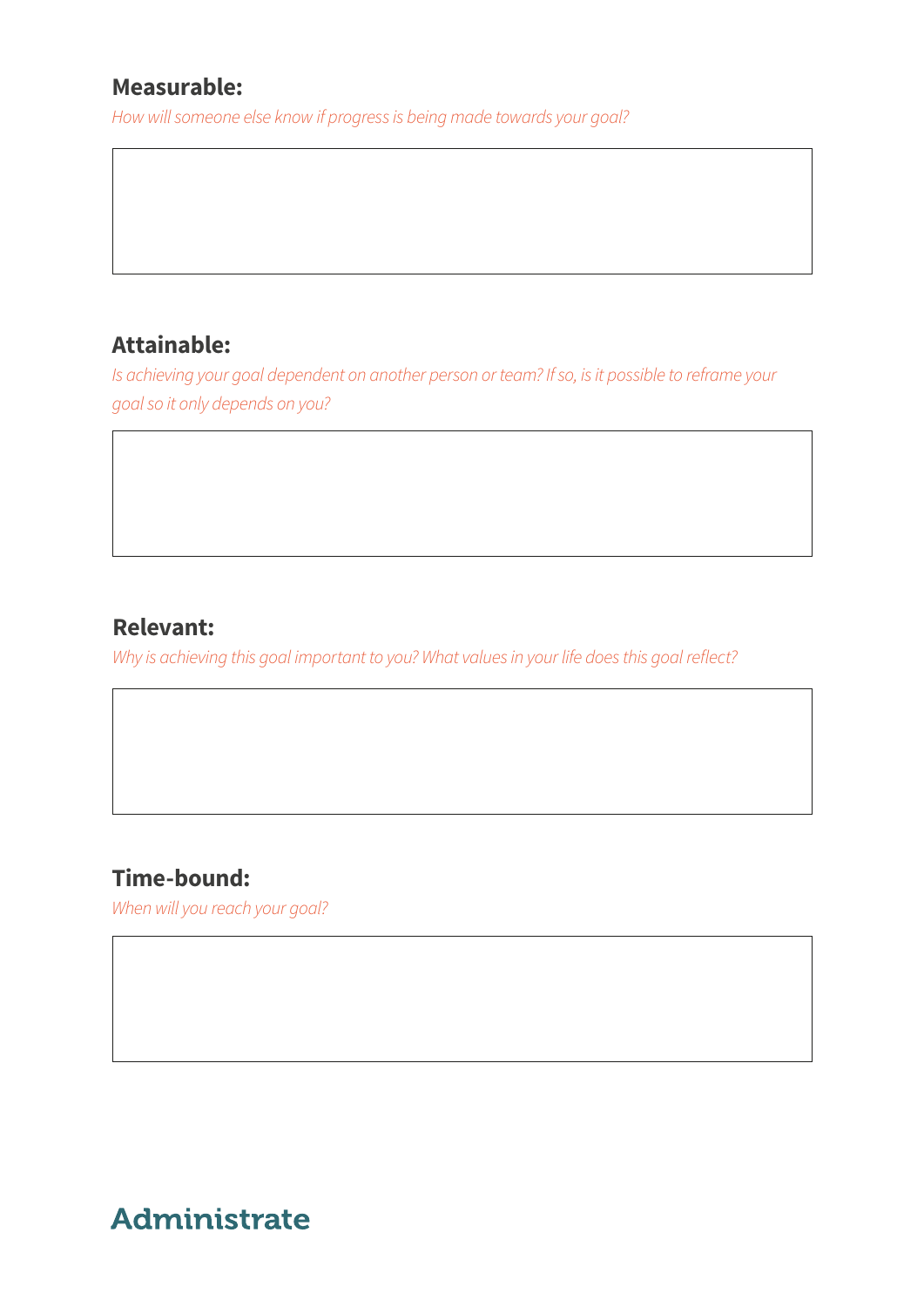# **Action Plan**

What specific steps must you take to achieve your goal?

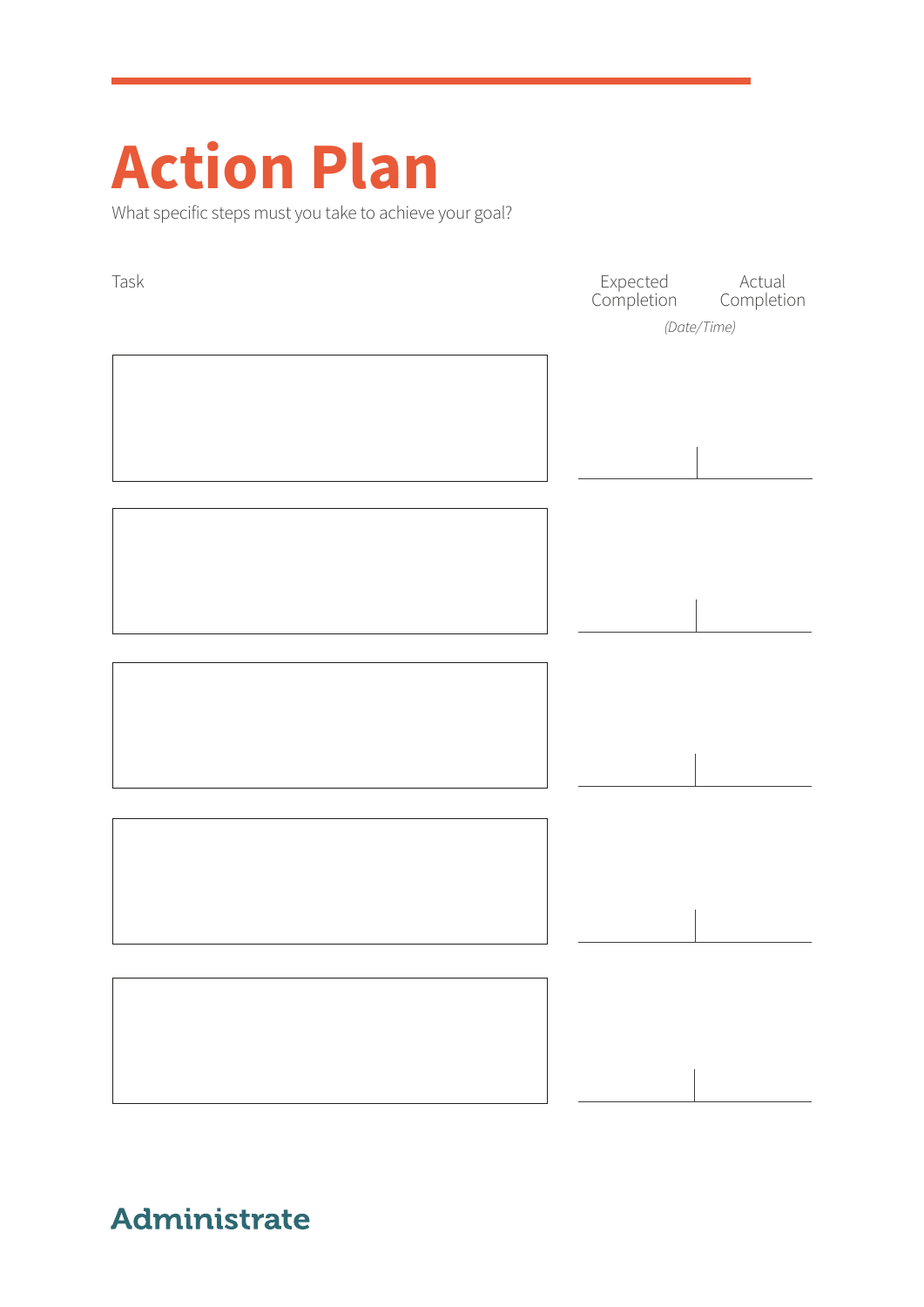# **Obstacles/Challenges**

What obstacles stand in the way of you achieving your goal

Obstacle Mobstacle How will you address the challenges if/when they arise?



# **Accountability**

It's always helpful to have a one or two people to check in with on a regular basis. Keeping others informed on your progress can be a great motivator! If you can't find anyone to hold you accountable, consider signing up for an app to remind you to stick with it every day.

#### **Contact Name Update Frequancy (e.g. weekly)**

**Method of Communication (e.g. email)**